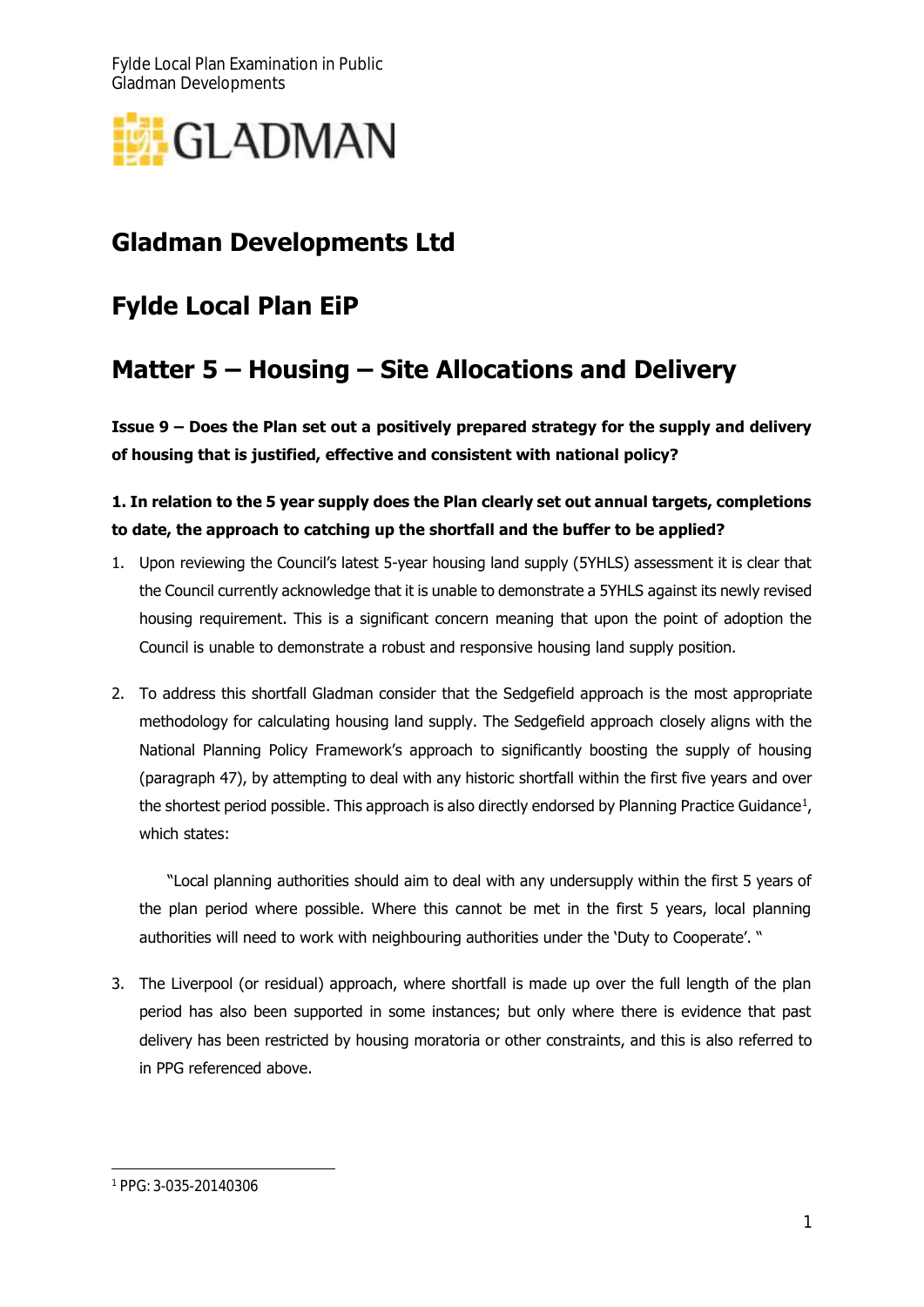- 4. Whilst noting that at this stage the Council will continue to calculate the five year housing land supply based on the 'Sedgefield' approach, the 5YHLS paper dated May 2017 suggests the use of the Liverpool approach following the adoption of the Local Plan. Gladman would highlight that this approach does not appear to be consistent with the requirements of the Framework.
- 5. Whilst neither method is specifically mentioned in national planning policy, it is clear that the emphasis is on meeting housing needs in full on an annual basis and as a minimum. It seems at odds with that approach to spread past housing delivery failure over a longer period into the future when it should already have been delivered. It must be borne in mind that any further delay to meeting unmet housing needs is failing those households who need both market and affordable homes since the start of the plan period.
- 6. This is not simply a theoretical mathematical exercise as there are households who need homes now so it is unreasonable to expect them to wait until later in the plan period before their housing needs are addressed.

### **2. Appendix 2 of the Plan includes a housing trajectory for the Plan period. In light of the Council's recent evidence this is proposed to be updated. However is it necessary to include site specific details given it may quickly become out of date? Should a housing trajectory graph be included in the Plan?**

7. Gladman would support the inclusion of a housing trajectory graph as an appendix within the Local Plan. The inclusion of a housing trajectory graph will be important to consider future housing land supply assessments and how realistic the Council's assumptions on lapse rates/non-implementation allowance, lead in times and delivery rates are. Should monitoring identify a shortfall in the Council's housing land supply, as is currently the case, then this will enable the Council to consider its previous assumptions and undertake corrective action where necessary.

### **7. Are the proposed housing site allocations in Policies SL1 – SL5 justified and deliverable? Are the delivery rates for the sites reasonable and achievable?**

- 8. Although Gladman do not wish to comment on the merits of individual sites contained within the Council's housing land supply, it is critical that the Council's assumptions on housing delivery are correct and reflect realistic assumptions on each site's deliverability.
- 9. It is noted that the latest 5HLS continues to utilise a standardised approach to housing delivery with 15 dwellings being built in the first year and 30 dwellings thereafter. Whilst there is some merit in such an approach, the Local Plan has now reached an advance stage where more up-to-date information may be available to the Council from those currently promoting sites for sites delivering in the next 5-year period.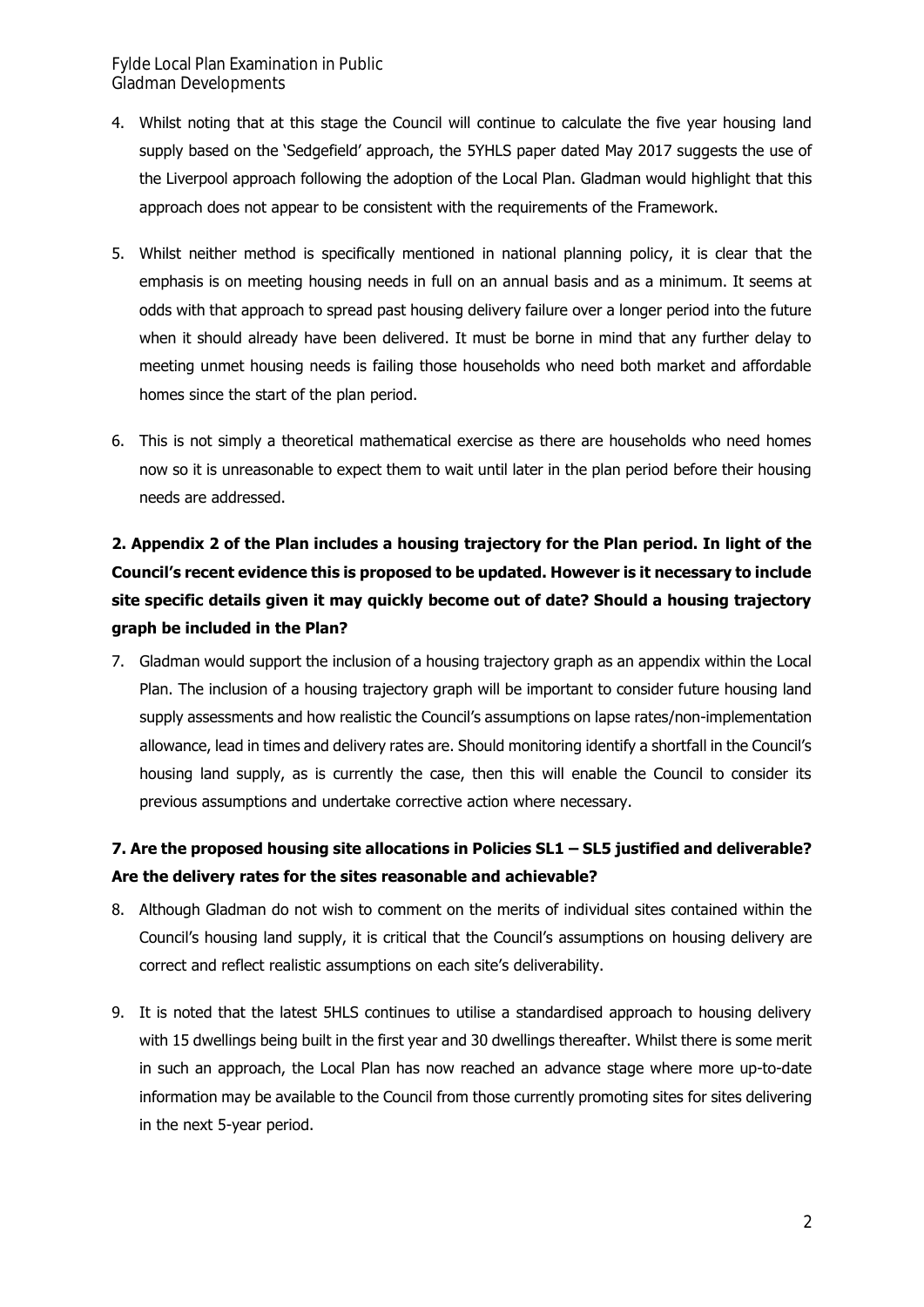Fylde Local Plan Examination in Public Gladman Developments

10. Furthermore, we are also concerned with the rationale behind the delivery rates applied to sites inexcess of 300 dwellings, this in effect doubles the delivery rates to 60 dwellings per annum. As previously highlighted, the ability of such sites to deliver at this level is dependent on the number of outlets acting on site. However, no information has been provided on how many developers are acting on site and therefore this brings into question whether the methodology behind this approach is realistic and whether the sites will deliver at the expected rates.

#### **Policy H1**

**9. H1b refers to performance monitoring in relation to housing delivery. Can the Council clarify the purpose of the rolling 3 year review period and how 'the delivery of uncommitted sites will be adjusted' if completions targets are missed by 20%? Is this justified and effective?**

- 11. Whilst this question is directed towards the Council, Gladman are concerned that the provisions of this policy are insufficiently detailed and do not provide certainty that corrective action will be taken in order to maintain a 5YHLS, should it become apparent through monitoring that a shortfall in housing provision is occurring (as is currently the case).
- 12. Gladman believe that this policy should be modified in order to ensure that any shortfall in housing land supply that is observed over the plan period is addressed as quickly as possible and suitable mechanisms are therefore needed to be built into the Local Plan.
- 13. At present, this policy merely seeks to resolve any shortfall if housing delivery targets have not been met over 3 consecutive years. This is not an effective response as it will mean that any housing shortfall will continue to worsen without an effective response for a period of three years.
- 14. Further, it is unclear how the delivery of uncommitted sites will be adjusted when this is outside of the Council's control, or what this process will involve in practice.
- 15. In order to ensure that any shortfall in housing land supply that is observed over the plan period is addressed as quickly as possible, suitable mechanisms should be built into the Local Plan. The recently published Local Plan Experts Group (LPEG) report recommends that "the NPPF makes clear that local plans should be required not only to demonstrate a five year land supply but also focus on ensuring a more effective supply of developable land for the medium to long term (over the whole plan period), plus make provision for, and provide a mechanism for the release of, developable Reserve Sites equivalent to 20% of their housing requirement, as far as is consistent with the policies set out in the NPPF"<sup>2</sup> .

<sup>-</sup> $2$  Local Plan Expert Group Report – Paragraph 11.4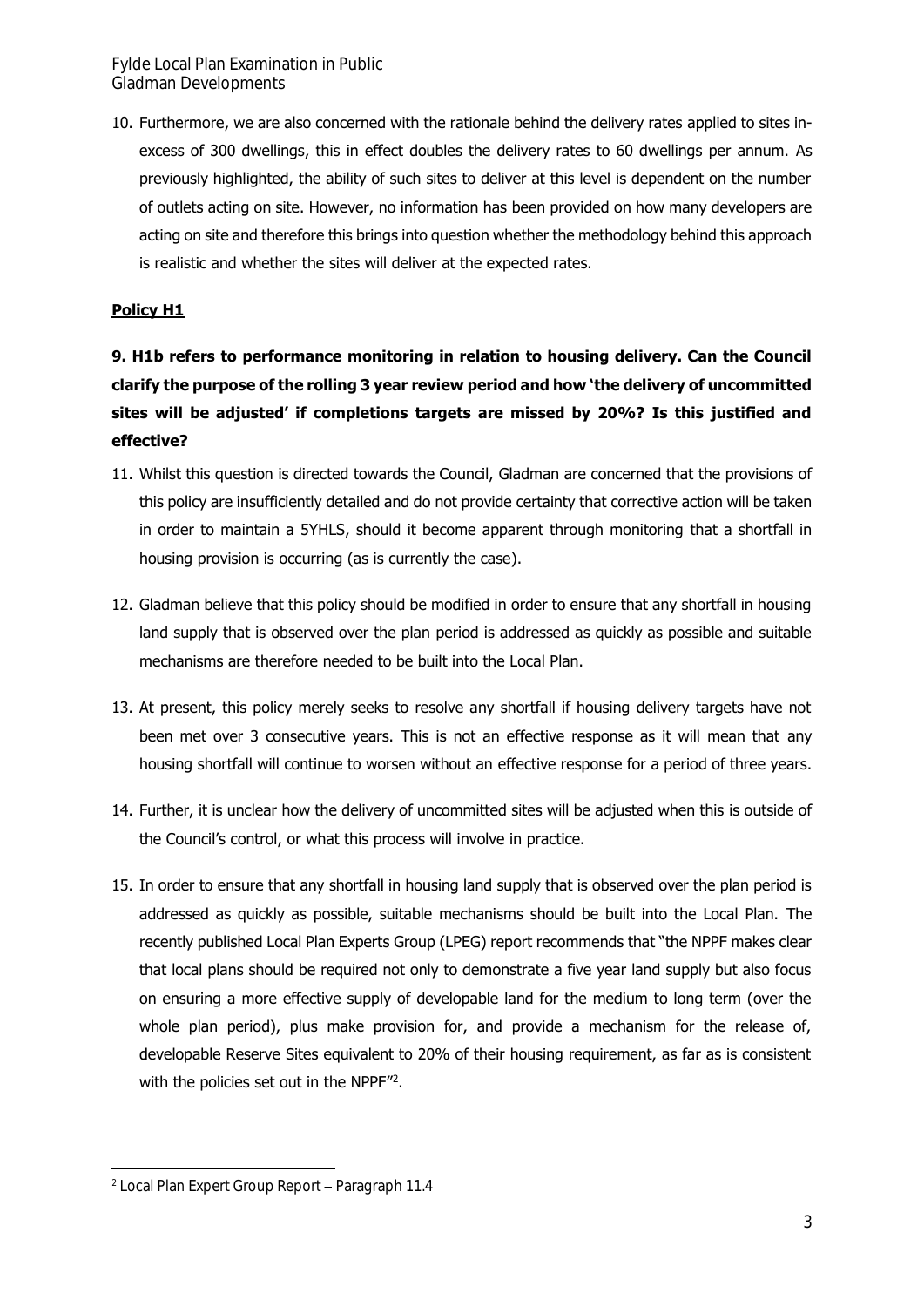- 16. Accordingly, Gladman suggest that it would be appropriate to include a contingency in the Local Plan's housing supply to provide greater certainty from the outset that housing will be delivered as expected. This approach will add greater flexibility and certainty that housing will be delivered over the duration of the plan period, and will also align itself with the aspirations of the Government's recent Housing White Paper to support small and medium sized house builders as major contributors to the house building industry.
- 17. Gladman note Main Modification 25A to the North Northamptonshire Joint Core Strategy<sup>3</sup> which stated that 'In order to provide an early-warning if supply of housing land is running short relative to NPPF requirements, monitoring will be undertaken against the Policy 28 requirement plus an additional 25% buffer. If not available, this would trigger corrective action by the local planning authority in order to boost supply.'
- 18. Further, under the Housing White Paper, a Housing Delivery Test is proposed. Based on the evidence of past rates of completions in the borough, it is likely that the Council would fail the proposed test. As such, further site allocations and a more flexible approach to development adjacent to existing settlements will likely be needed to provide flexibility and contingency, and ensure that the Council's full OAN will be delivered.
- 19. Gladman consider that the inclusion of additional policy wording that provides flexibility in responding to a failure in the five-year housing land supply would therefore be appropriate. Such an approach was also taken at the recent Scarborough Local Plan<sup>4</sup> where the following wording was agreed by the Inspector:

"Policy HC1

-

New opportunities for housing development will be encouraged across the Local Plan Area by:

- a. Making provision, during the Local Plan period, for the delivery of a minimum of 9,450 net additional dwellings through allocations identified under Policy HC2; New Housing Delivery and existing commitments as shown on the Policies Map; and
- b. Supporting the development of new housing within settlements where proposals are compatible with other policies in the local plan.

**At any point in the Local plan period where there is no longer a demonstrable supply of sites to fully meet the five year land requirement, sustainable housing sites that would both make a positive contribution to the five year supply of housing land and be well related to the development limits of settlements of at least the Service** 

<sup>3</sup> http://www.nnjpu.org.uk/docs/JCS%20App%201%20Main%20Mods%20Final%2022-06-16.pdf

 $4$  Scarborough Local Plan Appendix to Inspector's Report 9th February2017 – Main modifications